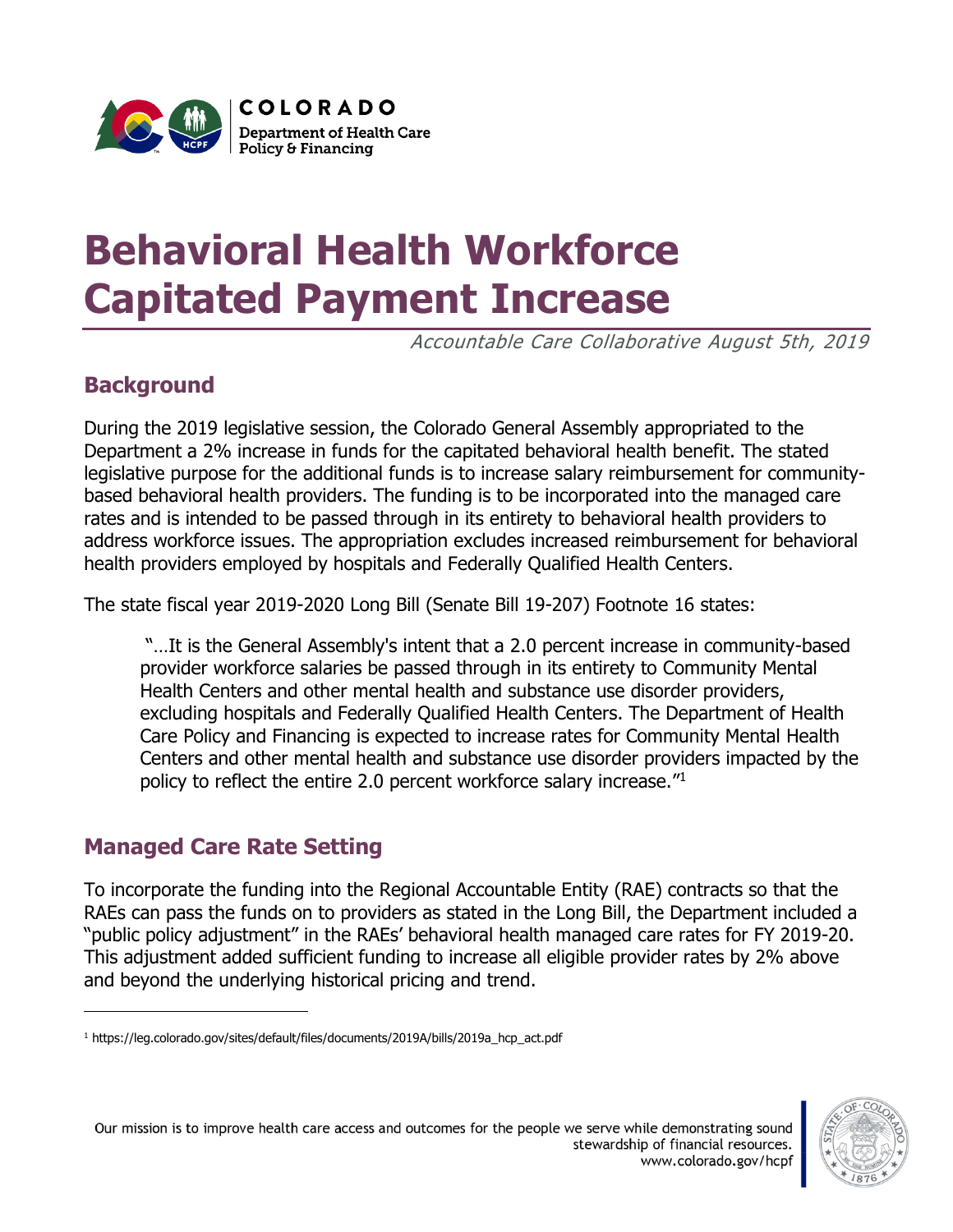## **Guiding Principles**

**Page 2**

- 1. The funding must be passed through to eligible providers in its entirety.
- 2. The funding must be used in a manner that is consistent with the legislative intent as stated in the FY 2019-20 Long Bill.
- 3. The RAEs must be able to demonstrate that the funding has been passed on to eligible providers and provide documentation of its distribution strategy to the Department upon request.
- 4. The RAEs have autonomy to determine how best to disseminate the funds; however, the Department expects the RAEs to consider the context and stated intent of the statute when determining how to distribute the increase to providers.

## **Frequently Asked Questions**

#### **Can we implement a quality program to disperse the funds?**

While the RAEs have some flexibility in distributing the funds, it is important to honor the legislative intent of the funding increase. The intent of the increased funding is to bolster the behavioral health workforce. A quality program may not do this directly. In addition, the funding was intended to be available 7/1/19; whereas under a quality program there could likely be delays in funding flowing to providers. To the extent the RAE wishes to implement a quality program with the funds, please discuss doing so with your contract manager to ensure the proposal is consistent with the legislative intent.

#### **Can the funds be distributed as a lump sum payment instead of increasing rates on individual services?**

Yes. This could be an effective way to support workforce development. If you pursue this strategy, note that it may result in more or less than a 2% increase depending on actual utilization patterns.

#### **Can the fee schedule just be adjusted by 2% for eligible providers?**

Yes, that would satisfy the legislative intent.

#### **Some Community Mental Health Centers (CMHCs) are providing direction on how the funding must be spent. Is it accurate?**

Any guidance regarding how the funding must be spent should come from the Department. That said, the Department does expect the RAEs to collaborate with the Community Mental